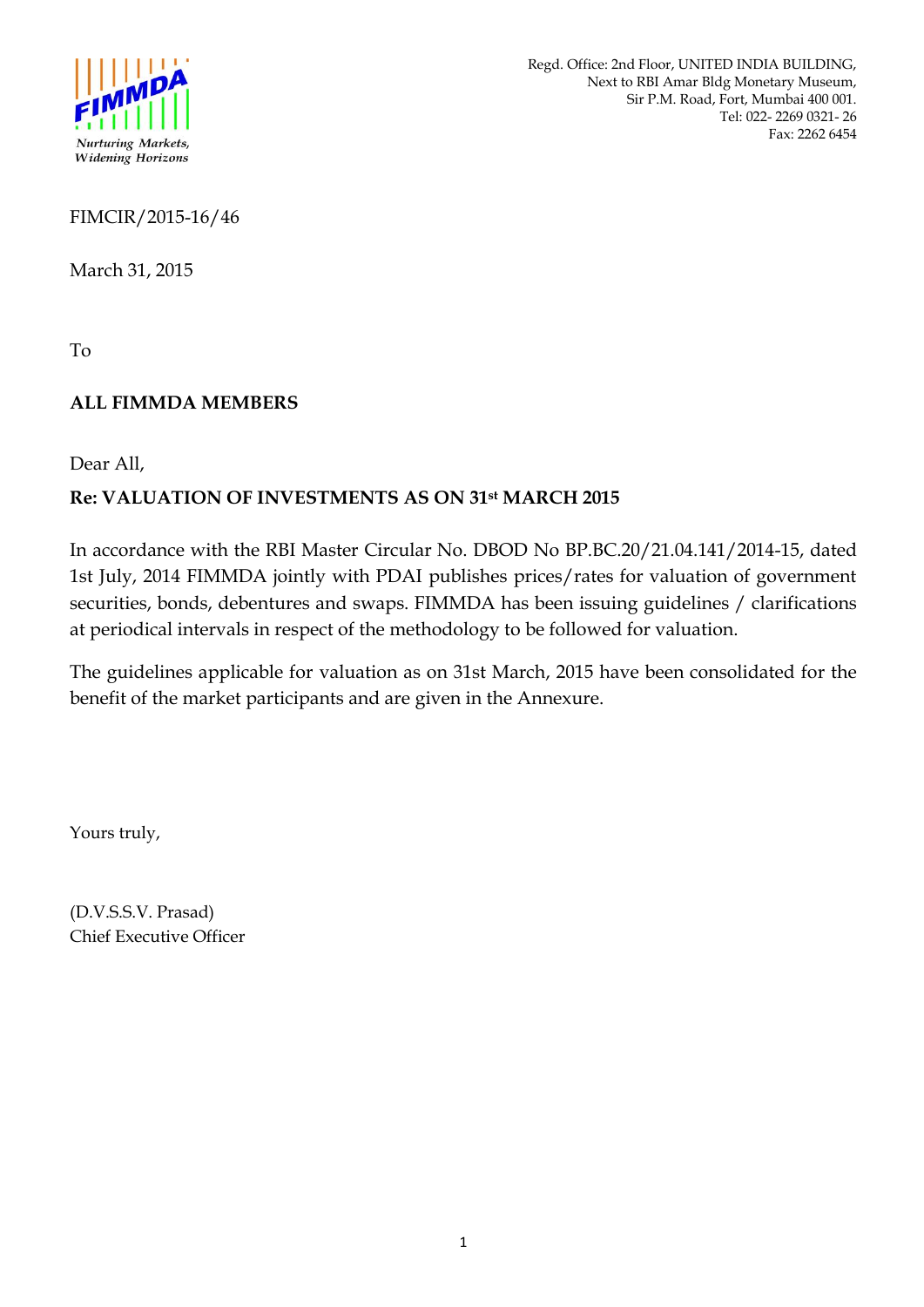

### **ANNEXURE**

#### **GUIDELINES / CLARIFICATIONS FOR VALUATION OF INVESTMENTS**

The market participants should ensure that the valuation of their investment portfolio is in accordance with the guidelines / circulars issued by the Reserve Bank of India both for Banks and Primary dealers with particular reference to:

- i. RBI Master Circular- Prudential norms for classification, valuation, and operation of investment portfolio by banks dated July 1, 2014.
- ii. RBI Master Circular Operational Guidelines to Primary Dealers dated July 1, 2014.

### **1.0 VALUATION OF GOVERNMENT SECURITIES**

#### **1.1 Central Government Securities**

All Central Government securities which qualify for SLR as well as which do not qualify for SLR will be valued as per prices (yields) published by FIMMDA.

#### **1.2 State Government Securities**

FIMMDA will publish the prices (yields) for all the State Government Securities calculated in accordance with "para 3.6.2 of RBI Master Circular for banks dated July 1, 2014" or modified guidelines if any as per Benchmark Committee"s recommendations in this regard.

#### **1.3 Treasury Bills**

**For Banks and Bank PDs**: Treasury Bills will be valued at carrying cost. [Para 3.6.1 (iii) of RBI Master Circular for banks dated July 01, 2014 and Section II, Para 3.8 of Master Circular for PD"s dated July 01, 2014]

**For Standalone Primary Dealers**: All securities will be valued on mark to market basis. [Para 11.4 (i) & (iv) of RBI Master Circular – Operational Guidelines to Primary Dealers dated July 1, 2014]

#### **1.4 Floating Rate Bonds (Issued by Central Government)**

When traded, traded price is to be used for valuation (provided there are minimum 3 trades and volume of Rs.25 Cr on any single day); when not traded MOT (Market observable and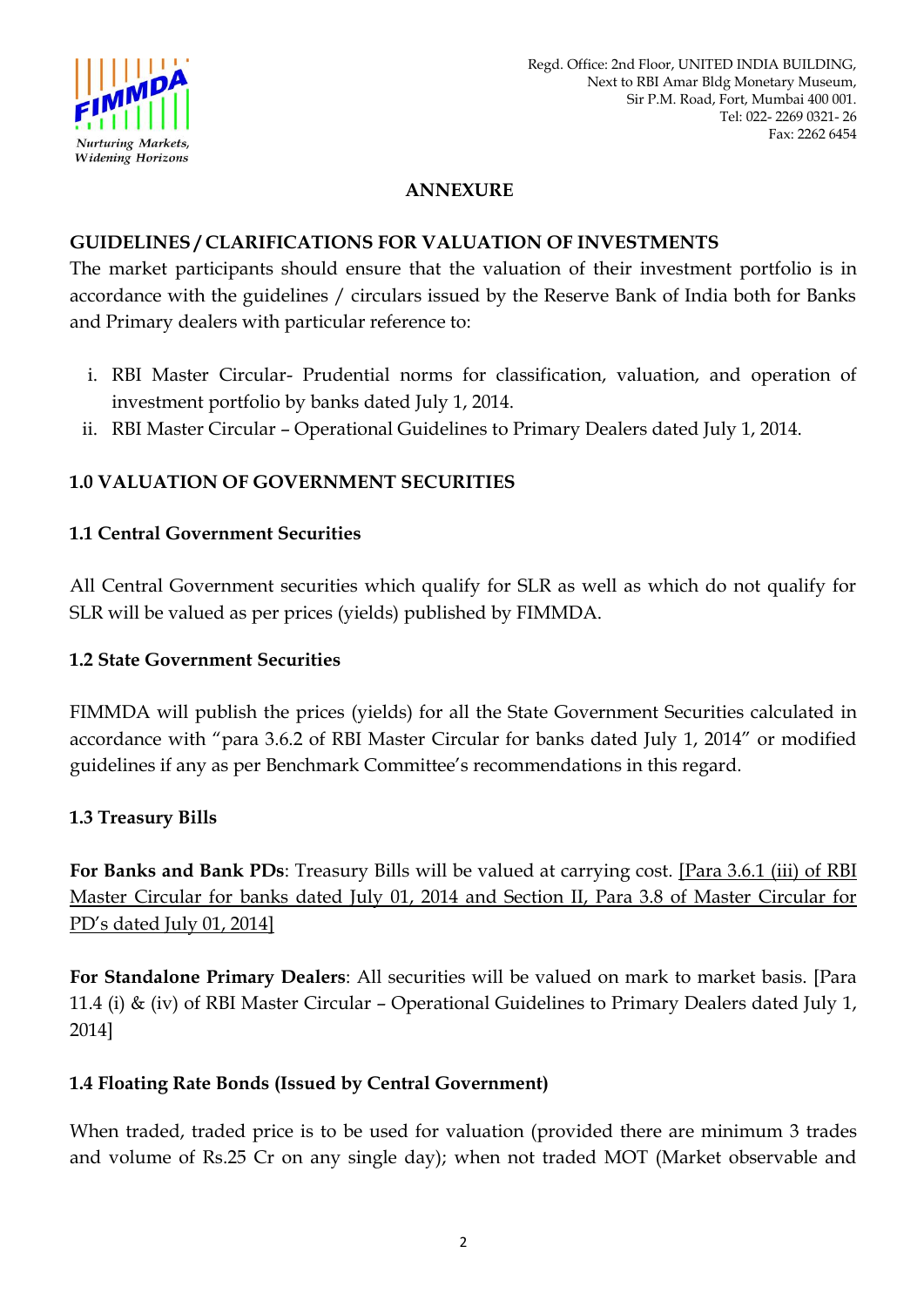

Tradable) price, if available, will be taken; and in the absence of above, the model prices are generated as per procedure appearing on FIMMDA"s website (under Homepage: /G-sec & Valuations:/Valuation of FRBs). The desired spread added is illiquidity spread, as the coupon is that of short term T-Bill whereas the bond is to be held for longer tenor. The desired spreads are determined based on polls conducted once in a fortnight. The submitters identified by FIMMDA will submit the polls. The outliers (Highest  $\&$  Lowest) will be eliminated and a simple average of the remaining polls will be taken for consideration as the spread for the FRB concerned.

## **1.5 Inflation Indexed Bonds**

When traded, traded price is to be used for valuation (provided there are minimum of 3 trades for Rs.15 Cr); when not traded, model prices are generated as per detailed valuation methodology available on FIMMDA"s website (under Homepage: /G-sec valuations /Inflation Indexed Bonds). The model price is multiplied by Inflation Index Ratio and clean price is calculated and published.

#### **1.6 Other SLR bonds / securities**

Other eligible SLR bonds will be valued as per Para 3.6.3 of RBI Master Circular by adding 25 bps to the Base Yield curve.

# **2.0 VALUATION OF BONDS AND DEBENTURES, OTHER THAN GOVERNMENT SECURITIES**

For valuation of all other securities FIMMDA"s Par/Base Yield Curve, which is derived from the Central Government Securities yield curve should be used.

#### **2.1 CORPORATE BONDS**

## **(***Refer Para 3.7.1 of RBI Master Circular on Valuation of Investments dated 01.07.2014)*

## **2.1.1 For Bonds traded in the last 15 calendar days (with a minimum of Rs. 5 Cr on any day):**

The traded price is to be used for valuation of that bond.

In order to obviate the need to refer to websites of different Exchanges, FIMMDA consolidates and puts up the following traded data on its website at the end of every month:

(i) On the working day next to the last trading day of a month: Cumulative Corporate Bond Trades during the last 15 calendar days (Including Failed Trades):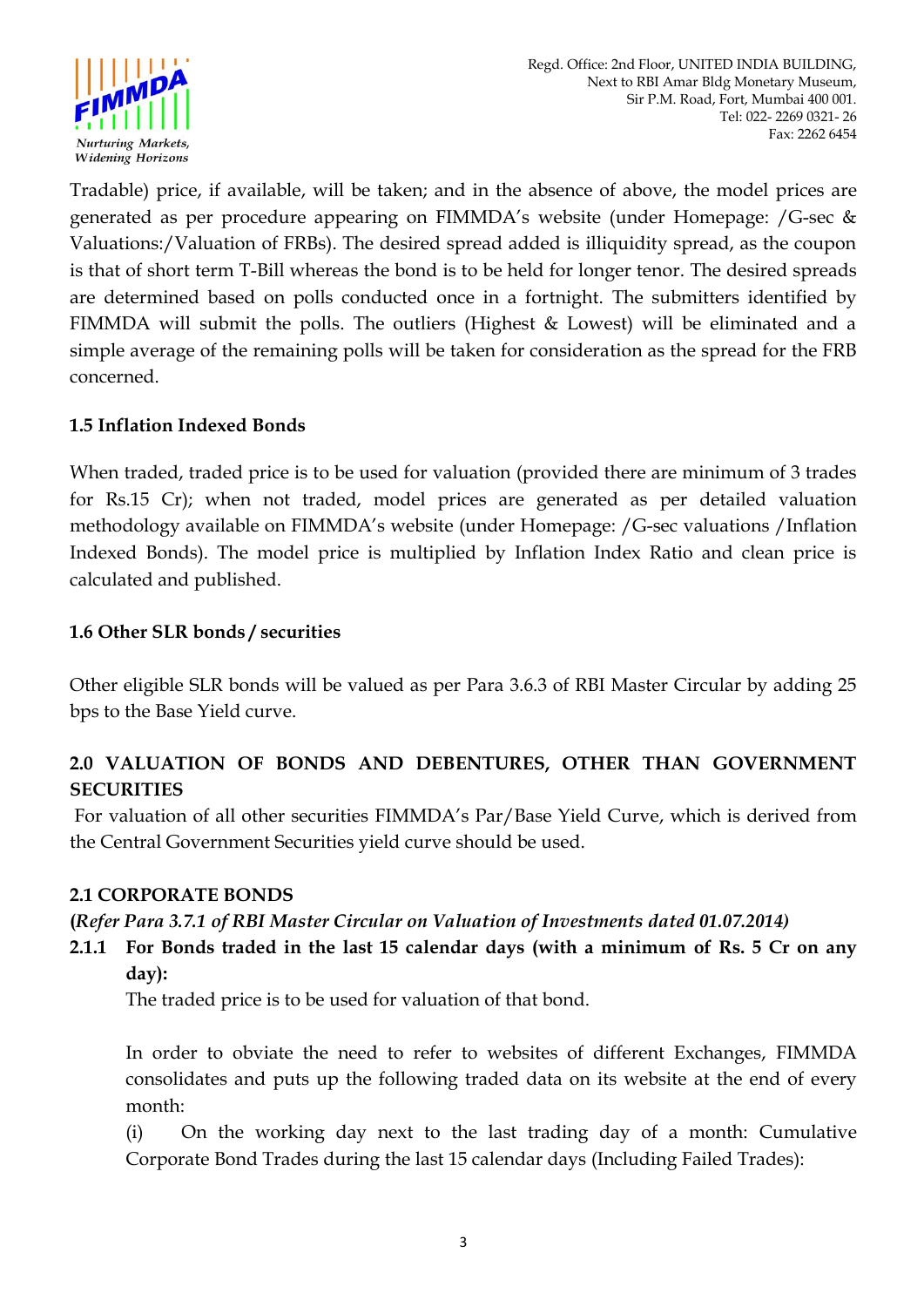

This is a provisional sheet showing the weighted average price and weighted average yield of a bond traded and reported on the Reporting Platforms of NSE (CBRICS), BSE (ICDM) and MCX SX-FIRST. If a bond is traded more than one day during the last 15 calendar days, then the data pertaining to the latest trades are only given. This sheet consolidates all trades in the individual bonds (whether the settlement is T+0, T+1 or T+2) reported on platforms of all three Exchanges.

(ii) On the third working day after the last trading day of a month: Cumulative Corporate Bond Trades during the last 15 calendar days (Excluding failed trades). This is the final sheet showing the weighted average price and weighted average yield of a bond traded, reported and settled.

Since failed trades and trades which were not finally settled cannot considered as "trades" only the second sheet may be referred to for Valuation purpose.

# **2.1.2 For other bonds (which were not traded any day during last 15 calendar days: A) BONDS AND DEBENTURES WHICH ARE RATED BY RATING AGENCY/IES**

FIMMDA issues a tenor–wise, industry classification–wise, rating–wise matrix on month-ends for valuation of Corporate Bonds.

- The industry wise classification is as under:
- **i) PSU, FIs & Banks**
- **ii) NBFCs**
- **iii) Corporates**
- The maturities are  $0.5$ , 1, 2, 3, 4, 5, 6, 7, 8, 9, 10 and 15 years.
- The credit ratings are AAA, AA+, AA, AA-, A+, A, A-, BBB+, BBB and BBB-.
- i) Where the issue or instrument under consideration has two or more different ratings, from different rating agencies, the lowest of the ratings shall be applicable.
- ii) A rating is considered as valid only if it is not more than 12 months old as on date of valuation.
- a) FIMMDA spread matrix is to be used for valuation of bonds which have not traded in the market. The rated bonds are to be valued by adding the credit spreads to the Par/Base Yield Curve. The Par/Base Yield Curve starts from three-month tenor. For valuation of securities with maturities less than three months the yield for three months tenor should be considered.
- b) Yield and credit spreads for intermediate tenors for each curve may be arrived at by linear interpolation.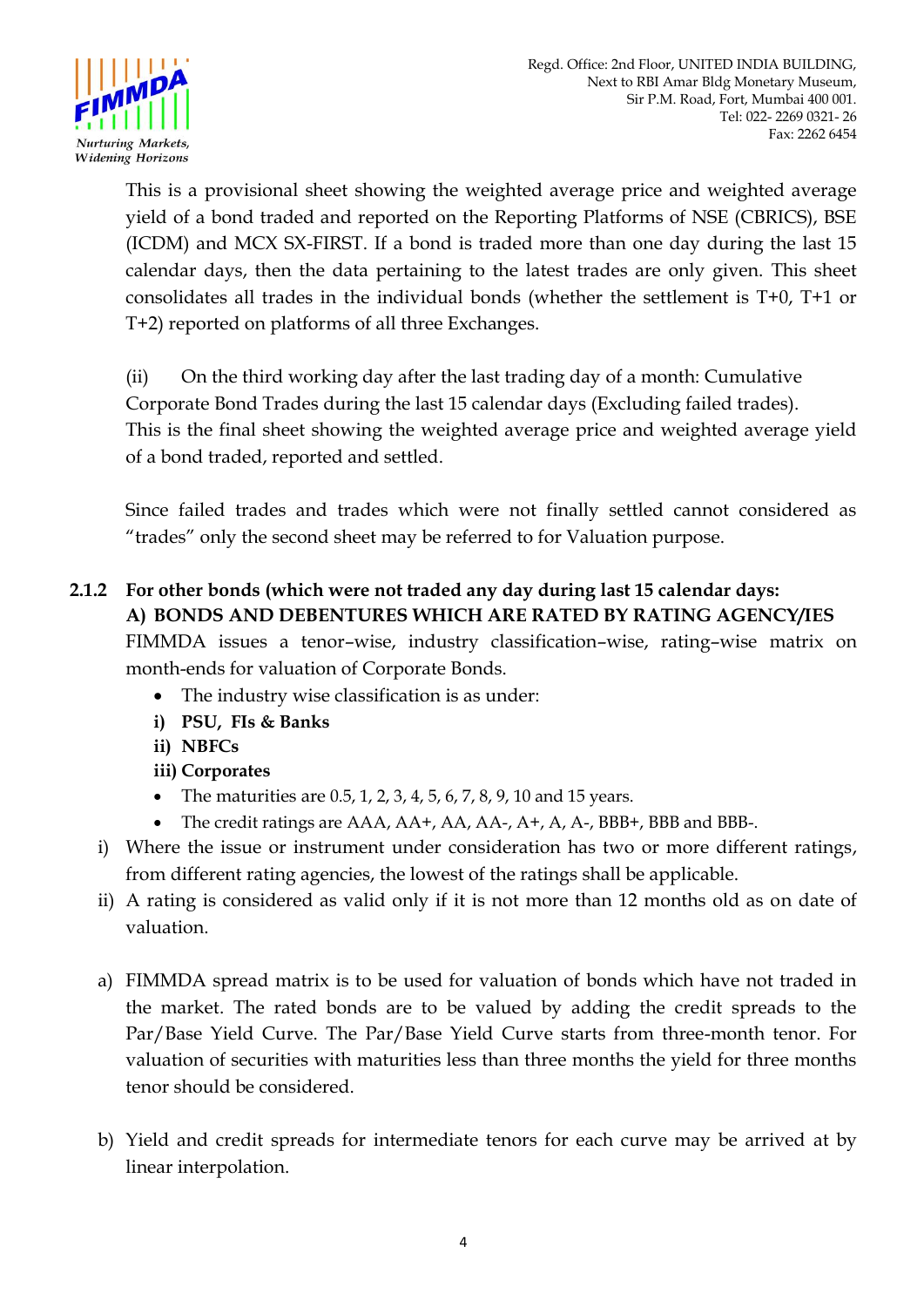

- c) For securities where the residual maturity is more than 15 years, the spreads of 15 years should be added to the base yield of applicable maturity.
- d) The spreads must be added to the base yield corresponding to the residual maturity and not the original maturity.
- e) Bonds with a remaining maturity of less than six months are valued on the 3-month base yield curve plus the relative extrapolated credit spread.
- f) Fixed spreads for bonds rated below AA- : The spreads for ratings up to AA- are determined by the traded levels / polls. The spreads for ratings below AA- are determined based on the traded level, even if less, in the Valuation Committee meeting. These spreads are kept fixed for 3 months. FIMMDA will announce the fixed spreads to be applied for the next 3 months or period as may be determined in the Valuation Committee Meeting.
- g) FIMMDA may from time to time stipulate different spreads for any specific category if warranted.
- h) Whenever a Corporate Bond is traded, and reported, the "traded spread " (of the weighted average traded yield) of that bond, over the G. Sec Par/Base Yield curve would be used for valuing the bonds of all other bonds of similar rating of the particular Corporate in the particular traded tenor. (Thus, if AAA bond of "PFC" maturing in 2017 has traded at a price of Rs 101.07 with a spread of 101 bps over the G. Sec Par/Base Yield, all PFC bonds maturing in 2017 would be valued with a spread of 101 bps over the G. Sec Par/Base Yield, whereas the traded bond would be valued at Rs 101.07).
- i) If more than one bond of the particular corporate with the same rating has been traded in that tenor, the higher traded spread would be used for valuing all other similar rated bonds of that corporate in that particular tenor .(Thus if AAA , 8.65 % NABARD -2016 has traded with a spread of 83 bps and 9.7 % NABARD - 2016 has traded with a spread of 73 bps, all other NABARD bonds maturing in 2016 would be valued with a spread of 83 bps)

*(Rationale: To bring the valuation of corporate bonds closer to market traded yield and prices and move away from polled yields and prices)*

# B) **BONDS NOT RATED BY A RATING AGENCY BUT A CORRESPONDING RATED BOND OF THE ISSUER EXISTS**

Bonds and debentures, which are NOT rated by a rating agency or have become 'unrated' during their tenor, but a corresponding rated bond of the issuer exists, then the unrated bonds will be valued by marking up the credit spread by a minimum of 25% over the equivalent rated long term bond of the same issuer.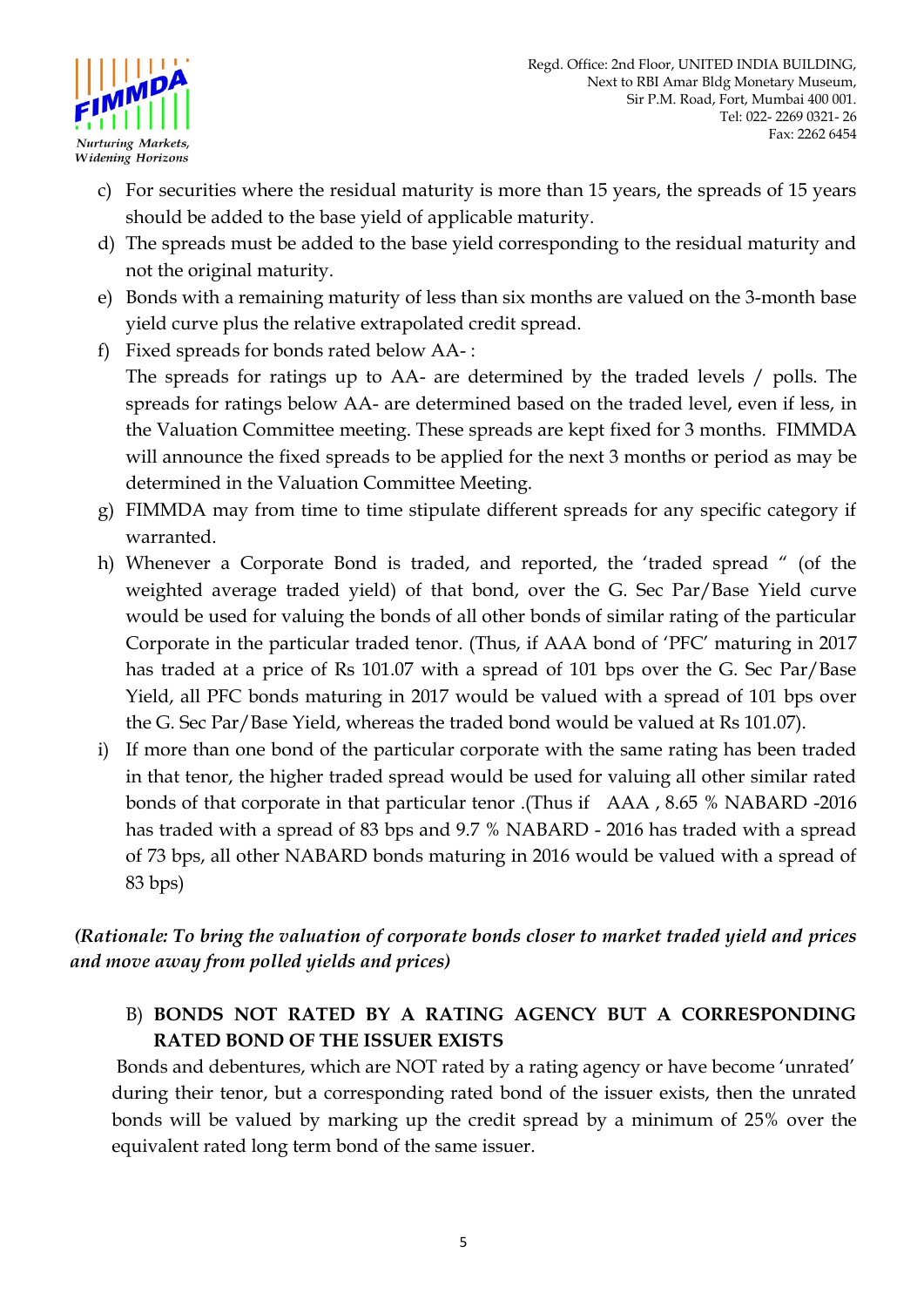

# C) **BONDS, DEBENTURES AND PREFERENCE SHARES WHICH ARE NOT RATED BY A RATING AGENCY, AND NO CORRESPONDING RATED BOND OF THE ISSUER EXISTS**

The spreads of BBB- for residual tenor marked up by 25 % will be the applicable credit spreads.

# D) **BONDS AND DEBENTURES WHICH WERE RATED BY A RATING AGENCY, BUT BECAME UNRATED DURING ITS TENOR AND NO CORRESPONDING RATED BOND OF THE ISSUER EXISTS**

The spreads of BBB- for residual tenor marked up by 25 % will be the applicable credit spreads.

# E) **BONDS / DEBENTURES HAVING SPECIAL FEATURES**

## 1. **Floating Rate Bonds: (NON SLR)**

Floating Rate Bonds are instruments where the coupon rate is variable and is calculated using a certain predetermined methodology. Crucial to the concept of a floating rate bond is the "Benchmark Rate", which is a market determined interest rate, used for the computation of the coupon rate from time to time. The frequency at which the coupon rate is reset is called the reset frequency, while the frequency at which coupon payment takes place is the coupon payment frequency.

Method of Valuation of Floating Rate Bonds

1) Compute the forward benchmark rate for each reset date.

# **Computation of the forward rate:**

$$
(1+R_1)^{T_1} \times (1+F)^{(T_2-T_1)} = (1+R_2)^{T_2}
$$

Where,  $R_1$  = zero rate for time  $T_{1'}$  $R_2$  = zero rate for time  $T_{2'}$ F = forward rate for period (T<sub>2</sub>-T<sub>1</sub>) at time T<sub>1</sub>

While the above formula is most accurate, an approximation may be made as follows:

$$
F = (R_2 \times T_2 - R_1 \times T_1) / (T_2 - T_1)
$$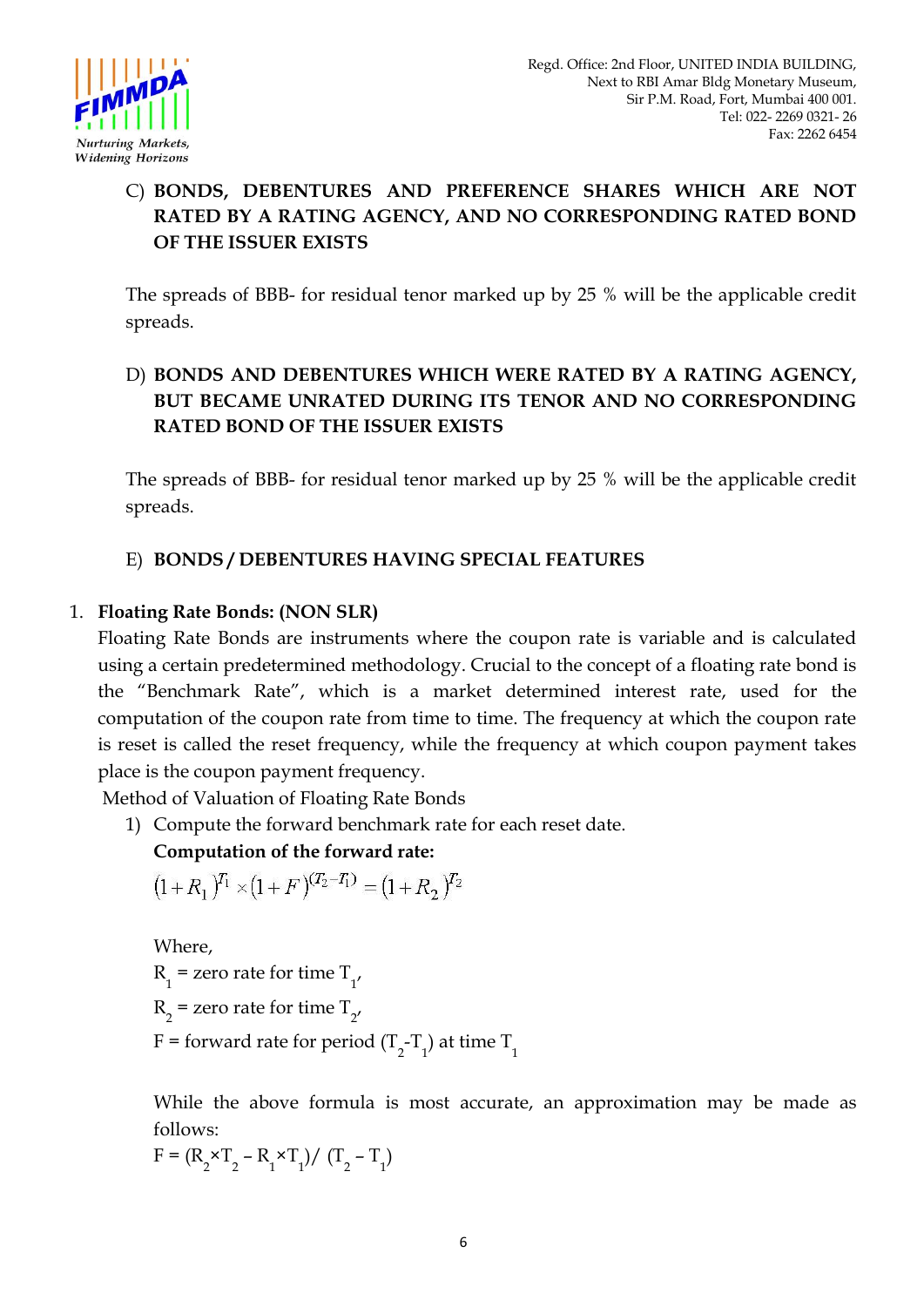

- 2) Using the same find the coupon (benchmark plus markup, if any) and the cash flows on the interest payment dates.
- 3) Discount these cash flows by any one of the following methods:
	- i. Discount each cash flow using the Zero-Coupon Yields for that cash flow adjusted for the credit spread corresponding to the rating of the bond.
	- ii. Discount each cash flow using the G-Sec YTM for the full residual maturity of the bond adjusted for the credit spread corresponding to the rating of the bond.

 The zero-coupon rates may be taken from any recognized source viz. FIMMDA – PDAI, CCIL, etc.

### 2. **MIBOR linked Bonds:**

For bonds linked to MIBOR, the Overnight Index Swap (OIS) market quotes will be used to convert MIBOR into fixed rate for the outstanding tenor. The spread over MIBOR (as per the original terms of the issue) will be added to arrive at the notional fixed coupon. Then the bond will be valued similar to a fixed coupon bond and the valuation methodology given above for corporate bonds/debentures should be followed*.* 

#### 3. **Bonds with Floor and Cap:**

Bonds with a Collar spread of 25 basis points or less will be valued like a fixed coupon bond with the coupon being the average of the cap and floor. (*Rationale: If the Collar spread is small the likelihood of the bond hitting the cap or the floor is higher and the bond would behave like a fixed coupon bond)* 

For bonds with higher collar spread, the banks should separately value the collar through any recognized model and account for the changes in the  $P \& L$  account as per rules.

#### 4. **Staggered redemption bonds:**

Staggered redemption bonds would be valued as under:

| Approach                                                                                                                                                                               | Discounting rate | <b>Spreads</b> |
|----------------------------------------------------------------------------------------------------------------------------------------------------------------------------------------|------------------|----------------|
| Treat as a plain-vanilla bond with As per weighted average As per weighted average<br>residual maturity equal to weighted $_{\text{maturity}}$<br>average maturity of principal flows. |                  | maturity       |

## 5. **Perpetual Bonds**

Perpetual Bonds should be valued at yield to worst basis (inclusive of the applicable spread) where the final maturity of the bonds will be taken to be the longest point on the Base Yield Curve and the applicable spread would be that which is available for the longest tenor for the corresponding rating.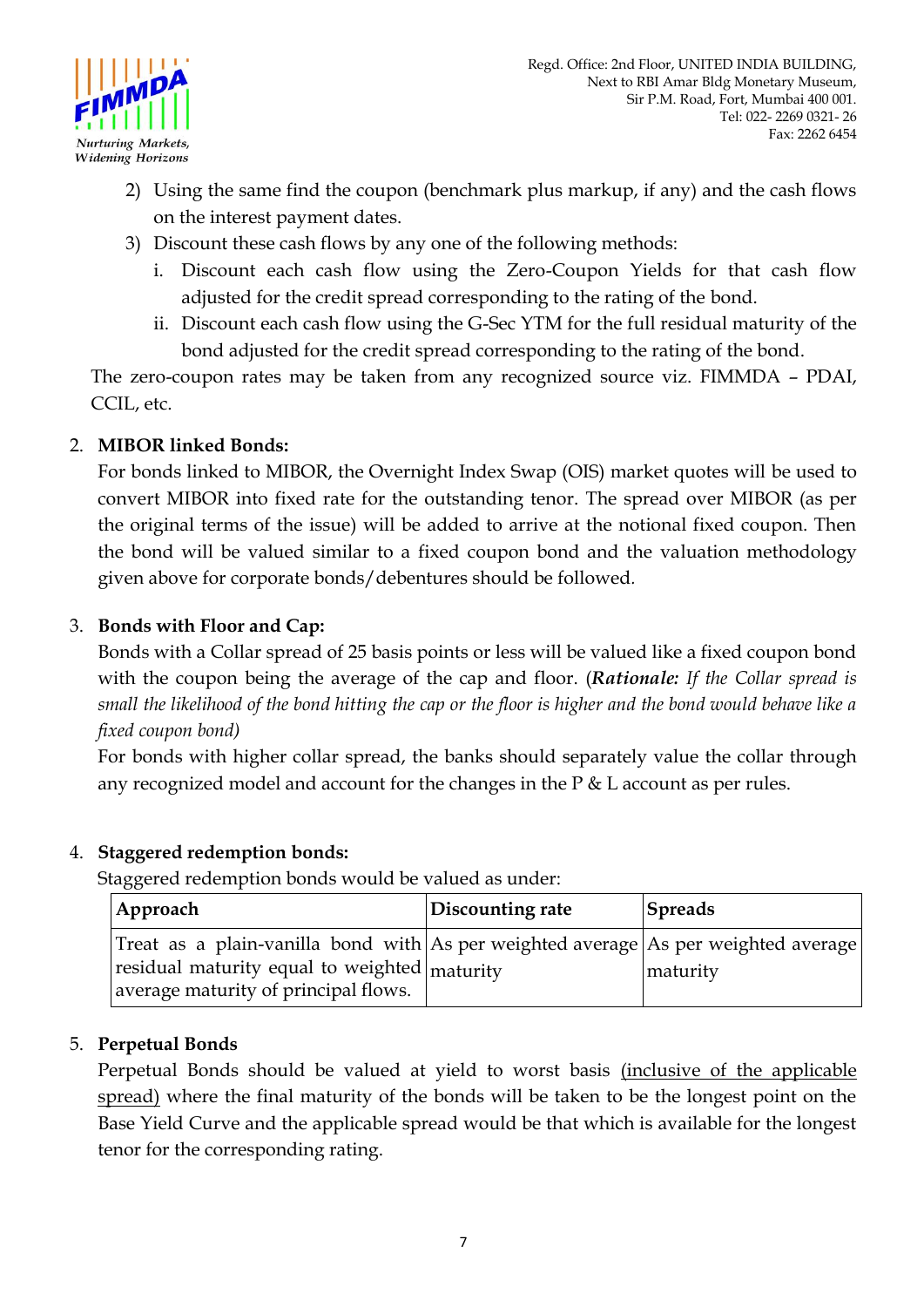

- a. The cash flow of the security relating to the longest point on the Government Securities yield curve is to be considered.
- b. If the securities have a Call Option by the issuer and there is a step-up coupon after the call option, the cash flow should be considered with the step–up coupon after considering the regular coupons up to Call Option date.

Note: For a perpetual bond with single/multiple call option, compute the price for all option dates till the longest point on the base yield curve. Use the price which is the lowest for valuing the bond.

*For securities where the residual maturity is more than 15 years, the spread of 15 year should be added to the yield (as per the base yield curve) of applicable maturity.*

### 6. **Coupon bearing and non-coupon bearing Deep Discount Bonds:**

The coupon bearing Deep Discount Bonds would be valued as:

- i) Zero Coupon Bonds (Without the coupons)
- ii) The individual coupon flows would be valued as Zero Coupon STRIPS.
- iii) The grossed up present values of  $(i) + (ii)$  above would be the price of the coupon bearing Deep Discount Bond at which the bond would be marked to market.

The non-coupon bearing Deep Discount Bonds would be valued as per Para 3.7.3 of RBI Master Circular dated July 1, 2014.

## 7. **Commercial Paper / Certificate of Deposits:**

Commercial Papers/Certificate of Deposits of tenor less than one year should be valued at carrying cost. (Para 3.7.7 of RBI Master Circular).

#### 8. **Bonds with Call and Put Options:**

- a. Where bonds have simultaneous call and put options (on the same day) and there are several such calls & put options in the life of the bond, the nearest date should be taken for Price/YTM calculation
- b. Only Callable Bonds: Bonds, which are only callable by the issuer, will be valued at yield-to-worst basis. (Yield to maturity & yield to call whichever is higher. Residual tenor for valuation will be the tenor pertaining to yield-to-worst).
- c. Only Puttable Bonds: Bonds puttable by the investor should be valued at yield-tobest basis. (Yield to maturity & yield to put whichever is lower. The residual tenor for valuation will be the tenor pertaining to yield-to-best).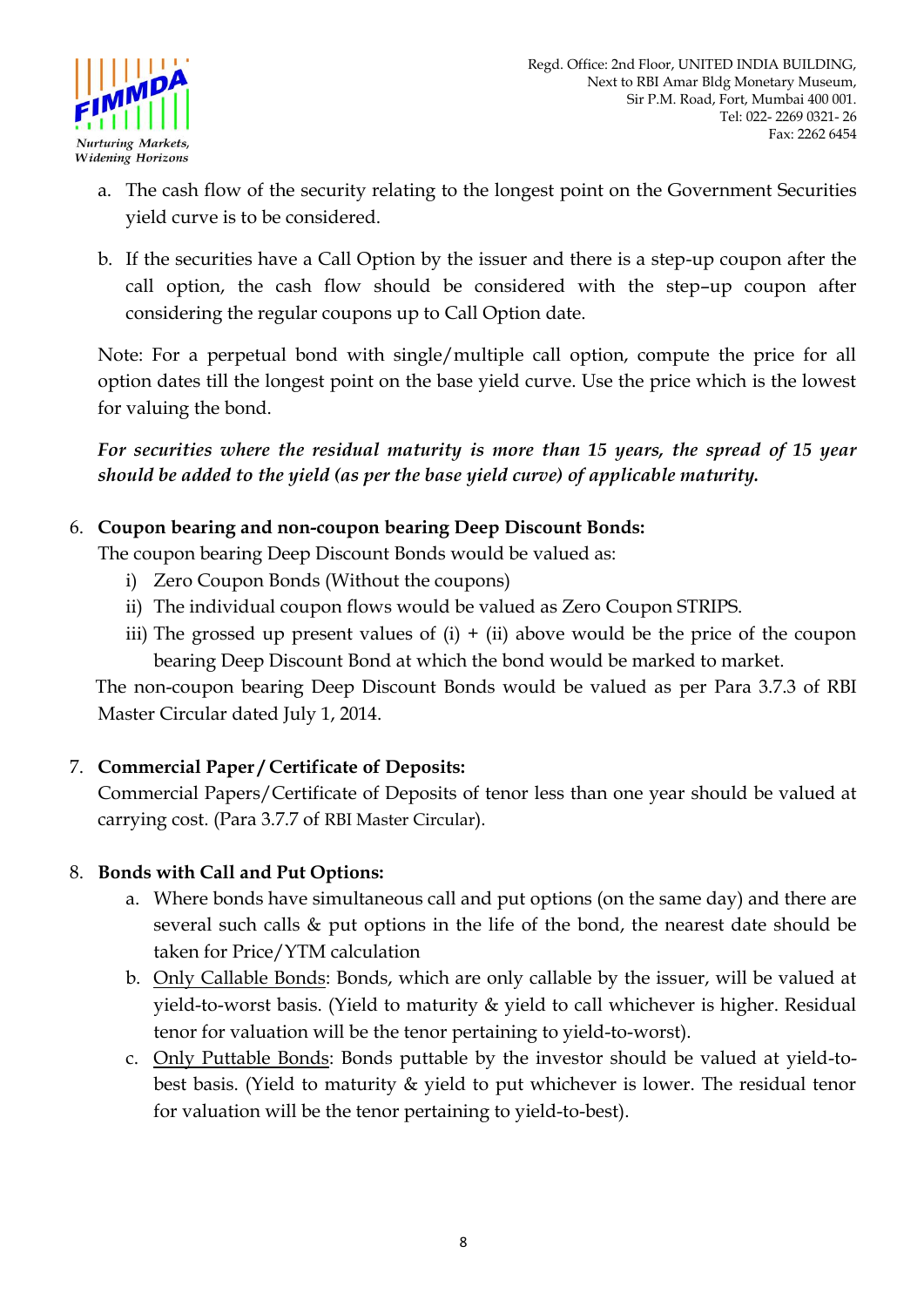

### 9. **Discom Bonds issued under Financial Restructuring Plan (FRP)**

Under the FRP, initially the Discoms will issue their bonds which will be converted into Special Securities of the concerned State Government on or before 5 years. The coupon of the bonds issued by Discoms may undergo change when the State Government takes over the liability and issues its own Special Security. The Discom bonds be valued as per RBI circular No.DBOD.BP.BC.No.105/21.04.132/2012-13 dated 27.06.2013, considering the bond"s maturity as stated by Discoms on its face and/or Term Sheet for which the coupon payments are known. As and when the bond is replaced by a special security by the respective State Government, it will be valued based on the relevant YTM rate for Central Government Securities of equivalent residual maturities of the Special Security issued by the State Government.

#### 10. **Tax-Free Bonds:**

Tax-Free bonds are to be valued at traded price in case a tax free bond was traded in the last 15 days. In case of other Tax Free bonds, the coupon will be grossed up by a factor equal to the income tax rate applicable for the holder. Thereafter, the bond will be valued as per para 3.7.1 of RBI Master circular mentioned above.

### The rationale is as under:

The price/value of a bond is the present value of future cash flows. The market yield meant for discounting taxable coupon inflows cannot be obviously used for discounting tax free coupon inflows. So, the option is to gross up the coupon using the applicable tax rate to arrive at taxable coupon. So, if a tax free coupon is 8% and the tax rate is 33%, then the coupon is grossed up to 11.94%. This grossed up coupon is discounted at the market yield applicable to the Industry classification of the bond, residual tenor and credit rating. This becomes logical provided the tax free bonds give really tax free income.

#### Income tax angle to the treatment of tax-free bonds:

As per Income Tax Act, the holder of a tax free bond can deduct the interest income of tax free bonds from the profit. However, as per Section 14A of the Act, no deduction shall be allowed in respect of any expenditure incurred by the assesse for earning the tax free income for the purpose of computing the taxable income. The result is that the holder of tax free bond will get tax exemption only on the net income (interest earned less interest paid) and not on the entire interest income. In fact, another clause (Rule 8D of Income Tax Rules) insists upon deduction of 0.5% of average investments in tax free bonds as operating expenses apart from interest expenditure.

On the basis of Section 14A and Rule 8D, banks suffered disallowances and the tax benefit was substantially reduced at the assessing officer level. If the tax free coupon is, say, 8% and the total cost of funds is, say, 6%, the tax benefit allowed was only on 2% and not on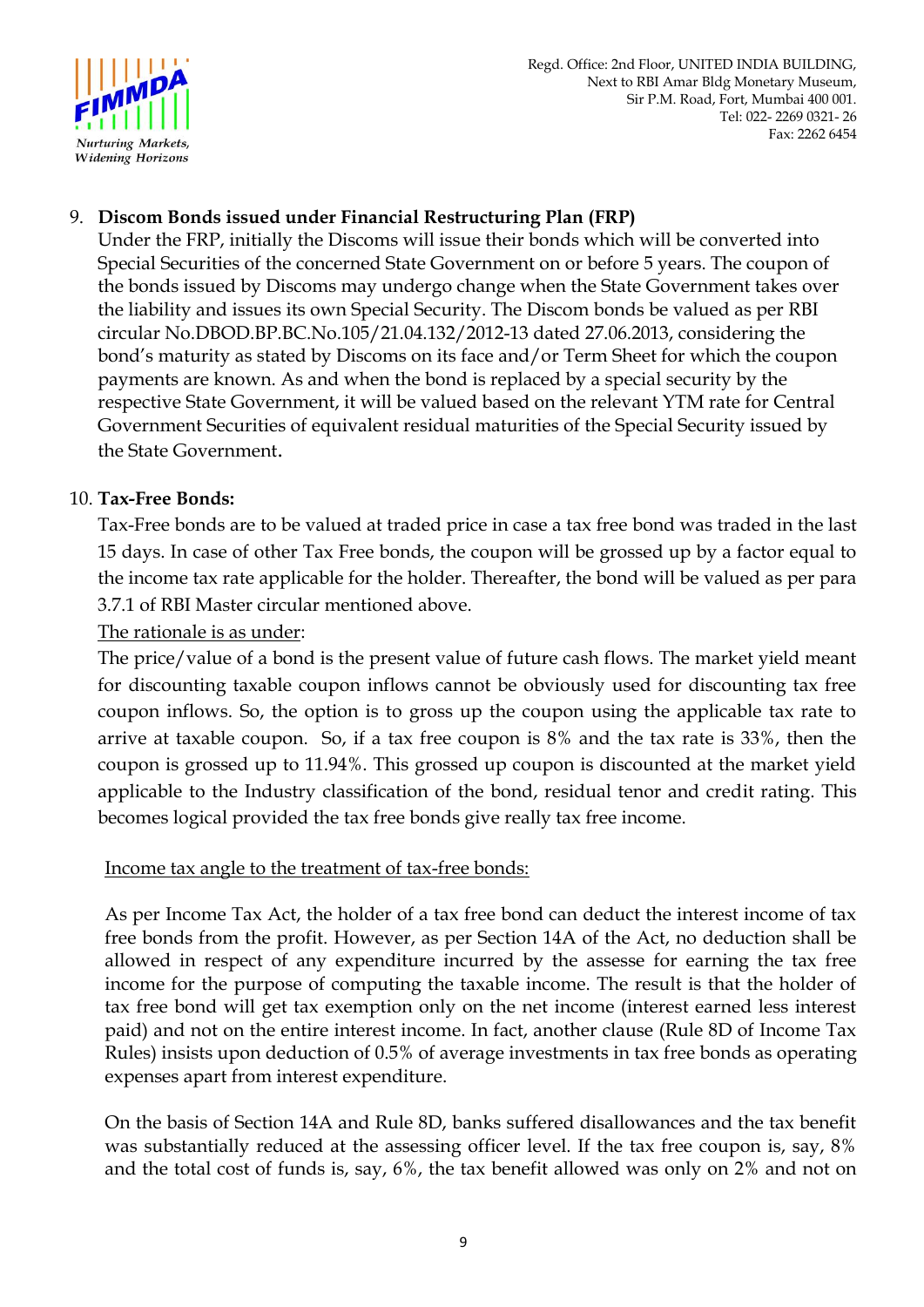

8%. If the tax rate applicable to a bank is, say, 33%, the grossing up of coupon can be done only by 99 bps  $(2/(1-33\%)$  and not by 394 bps  $(8/(1-33\%))$ . This results in lesser valuation of tax free bonds because of lesser taxable coupon income.

Income Tax Appellate Tribunal, Pune passed an order, the gist of which is as under:

- a) Capital and reserves are owned funds which are considered as interest free funds generated or available with the bank.
- b) If the investments in tax free bonds are out of the interest free owned funds then no part of interest expenditure can be said to have been incurred for earning such exempt income for the purposes of Sec.14A of the Act.
- c) It is not necessary to have a separate account to prove that the investment in tax free bonds is from the interest free owned funds.
- d) If a bank is having a common pool of funds consisting of both interest free and interest bearing, then it will be presumed that the investments in tax free bonds have been made out of the interest free funds generated or available with the investor.
- e) The condition is that the interest free own funds should be in excess of the investments made in tax free bonds.
- f) Operating or administrative expenses related to the investments in tax free bonds have to be disallowed from the total expenses while calculating the taxable income.

The above order is based on the judgment of Hon"ble Gujarat High Court in the case of Axis Bank Ltd and Hon"ble Bombay High Court in the case of Reliance Utilities and Power Ltd.

As per the order of the tribunal, if a bank is having owned funds in excess of its investments in tax free bonds the entire coupon income less the administrative cost will be tax free. Administrative cost attributable to the tax free bonds will be miniscule.

For the banks whose investment in tax free bonds is out of their owned funds, the real value of the tax free bonds can be known only by grossing up the coupon to taxable level and then discounting the taxable coupon inflows by the market interest rate pertaining to the corresponding tenor and rating.

Other banks having investments in tax free bonds out of their borrowed bonds may have to gross up less (income minus expenses) as explained earlier.

Depending upon the tax rates applicable to the individual investor, the grossing up of coupon will vary.

## 11. **Security Receipts / Pass through Certificates issued by Reconstruction Company / Securitization Company**

Such instruments will be valued as per Net Asset Value (NAV) given by the issuing Reconstruction Company / Securitization Company.

The valuation of PTC should be done depending upon the mix of the assets which constitute the securitized paper. Thus, if the assets fall purely under any one of the 3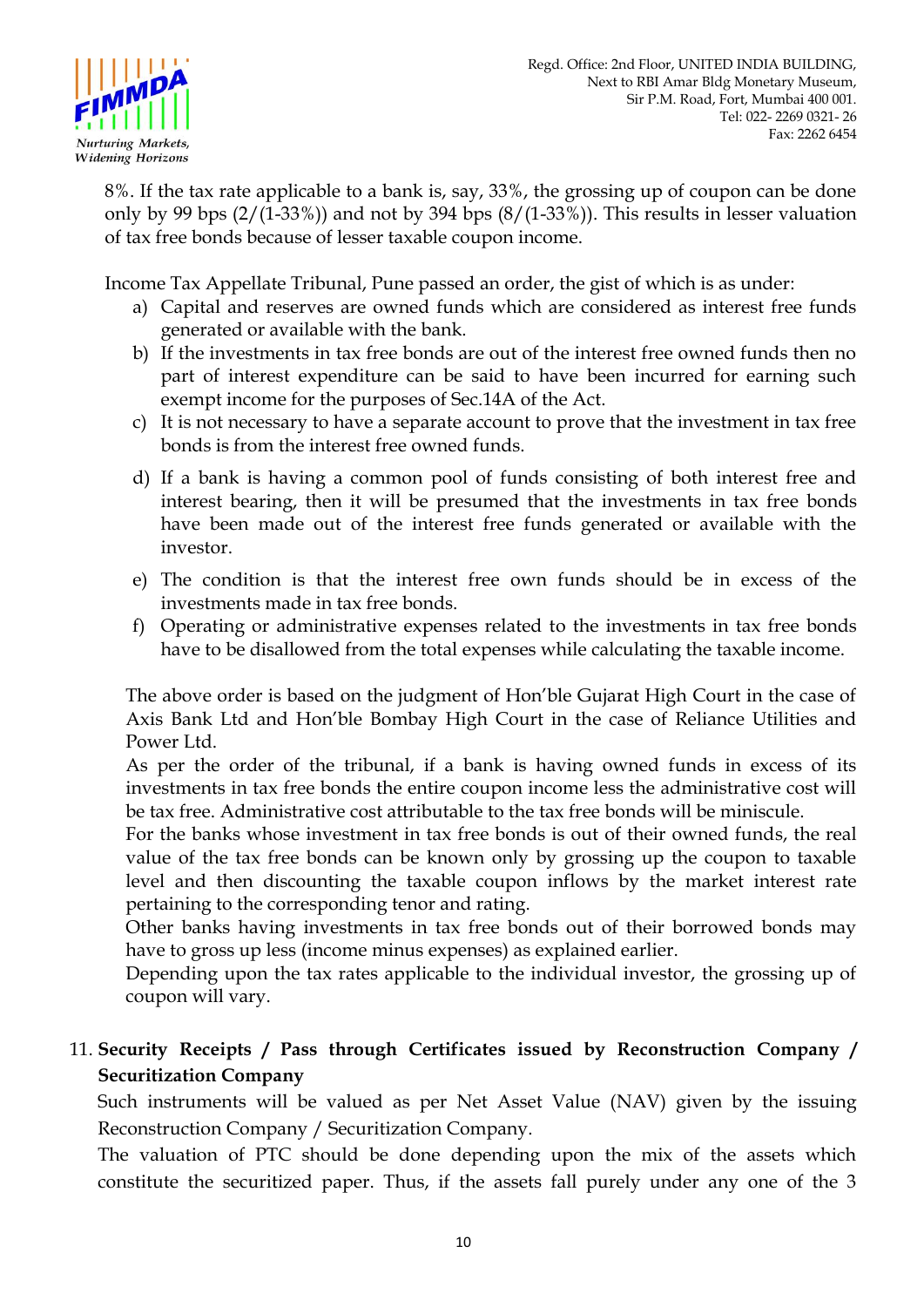

categories, the valuation should be done as per the spread applicable to that category. In case there is a mix of categories on the underlying assets of the PTC, the worst valuation applicable should be used. Thus, as per current valuation, if there is a mix of all three categories, then the valuation of NBFCs (being the worst) should be used.

In case of retail underlying assets (e.g. Housing loans, Car loans, Motorcycle loans etc) the matrix applicable to corporate bonds should be used.

#### *Extract as per Section 115TA:*

From 1st June, 2013 investors would be receiving net income from securitization trust on PTC"s and this income will be exempted from income tax in the hands of the investors. Accordingly, this investment in PTCs (Securitized Paper) can be treated as tax free investments for valuation purpose.

#### 12. **Priority Sector PTCs**

 The investments made in PTCs issued by Trusts after acquiring priority sector loan portfolio from NBFCs are giving tax free returns and hence they should be valued as tax free bonds. Tax Free yield (annualized) in the hands of the investor is to be grossed up at the rate of tax applicable to the investor and then the instrument is to be valued as per para 3.7.1 of RBI Master Circular dated 01.07.2013. As far as spread matrix is concerned the worst spread may be considered on a conservative basis.

#### 13. **Basel III Compliant AT1 Perpetual Bonds**

Please follow the contents in DBOD.NO.BP.B/21.06.201/2011-12 dated May 2, 2012 on "Prudential Guidelines for Implementation of Basel III" read with Annexure 6  $\&$  12 in case of loss absorbency.

#### 14. **Bonds issued as part of a restructuring of an advance**

Valuation of such instruments is covered under paragraph 12.1 and 12.3 of RBI"s Master Circular –"Prudential norms on Income Recognition, Asset Classification and Provisioning pertaining to Advances dated July 01, 2014"

#### 15. **Preference Shares**

Preference shares should be valued as per Para 3.7.4 of the RBI Master Circular (for banks) mentioned above.

However since dividend on Preference shares is Tax free in the hands of the investor, the valuation treatment indicated in Para 5 above (for Tax free bonds) will be applied with the provision that the Preference share is not valued above its redemption value. (Ref Para 3.7.4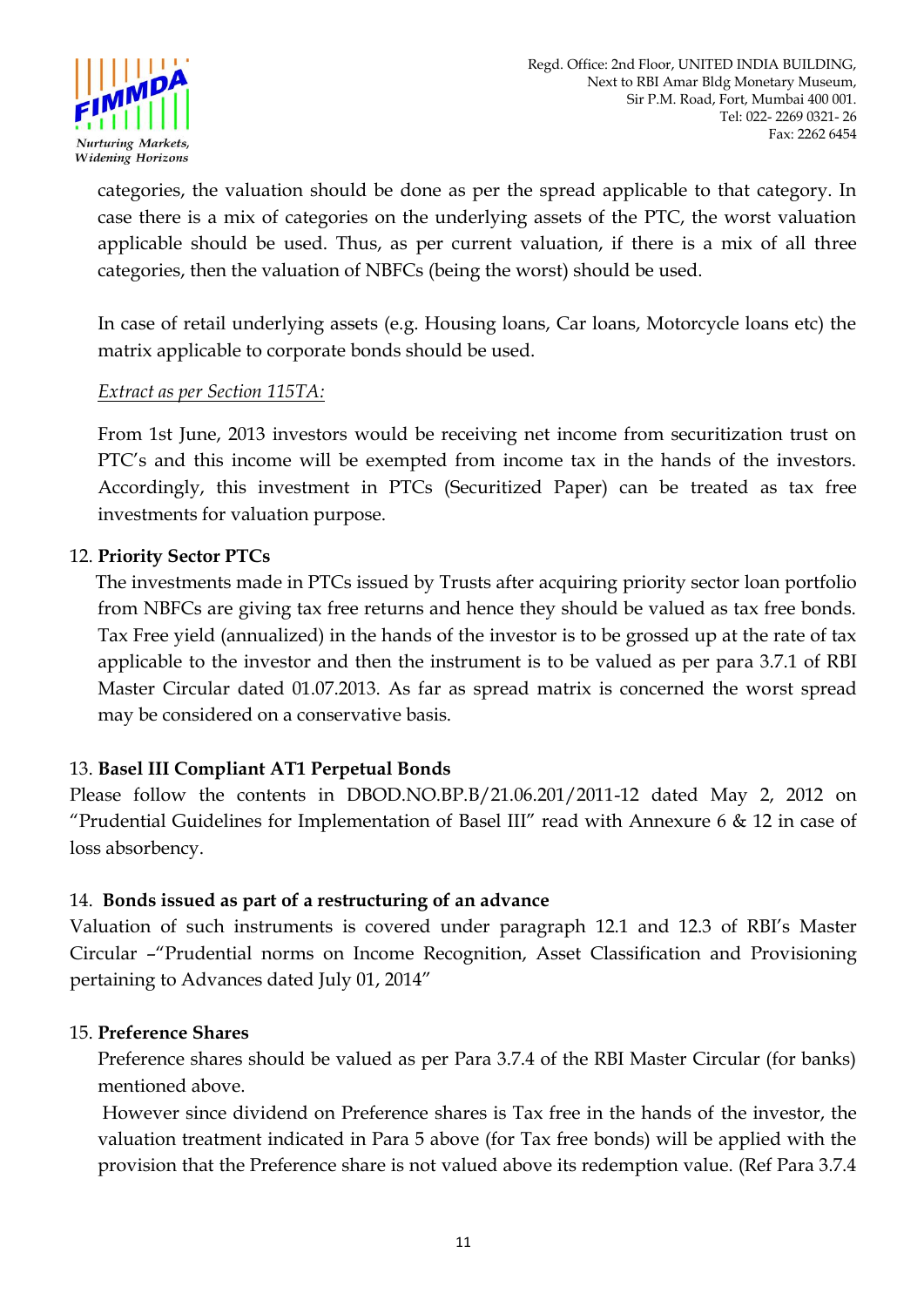

(f) of the RBI Master Circular for banks)

### 16. **Priority Sector Bonds:**

Priority sector bonds issued by All India Financial Institutions (AIFI) and Public Sector Undertakings should be valued as a corporate "AAA" rated paper.

### 17. **Securitized Paper**

All Securitized papers would be valued on the basis of the Base Yield Curve and the applicable spreads as per the spread matrix relative to the Weighted Average Maturity of the paper.

### 18. **Unrated Government guaranteed Non-SLR bonds**

Those bonds that are issued outside the approved market-borrowing programme may be valued as follows:

- a. Spreads over the sovereign risk free yield curve, at the time of issue, will be applicable.
- b. The spread shall be marked up by 15% if the issue is more than 12 months old.
- c. SGL data, available from January 1, 1996 at RBI website (www.rbi.org.in), should be used for arriving at the credit spreads at the time of issue. In case of debenture/ bond issued prior to January 1, 1996 the bonds will be valued at cost.

#### 19. **Venture Capital Funds:**

To be valued as per Para 3.9 of RBI Master Circular dated July 1, 2014.

## 20**. VALUATION OF SWAPS:**

a. FIMMDA publishes the following benchmarks on a daily basis.

- i. FIMMDA-NSE MIBID/MIBOR (being replaced by FBIL OVERNIGHT MIBOR)
- ii. FIMMDA-Reuters MIFOR
- iii. FIMMDA-Reuters MITOR
- iv. FIMMDA-Reuters MIOIS
- v. FIMMDA-Reuters MIOCS
- vi. FIMMDA-Reuters Commercial Paper
- vii. FIMMDA-Reuters Treasury Bill

 Where these benchmarks are used for swap transactions, the same will be used for valuing the swap except MIFOR swaps.